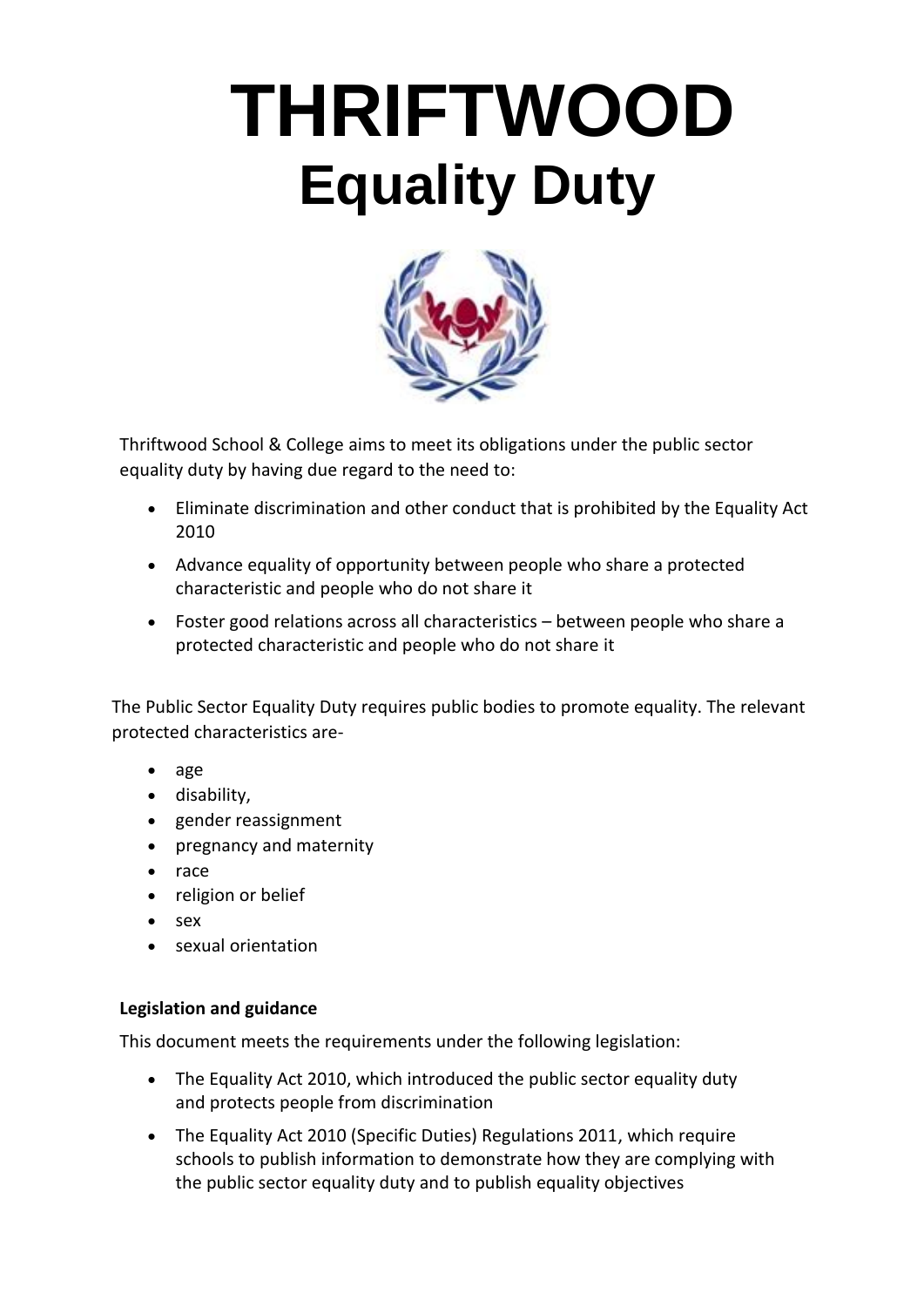#### **Roles and responsibilities**

#### *The Local Academy Committee will:*

- Ensure that the equality information and objectives as set out in this statement are published and communicated throughout the school, including to staff, pupils and parents, and that they are reviewed and updated at least once every four years
- Delegate responsibility for monitoring the achievement of the objectives on a daily basis to the Headteacher

#### *The Senior leadership Team will:*

- Promote knowledge and understanding of the equality objectives amongst staff and pupils
- Monitor success in achieving the objectives and report back to governors
- Identify any staff training needs, and deliver training as necessary

#### **Eliminating discrimination**

Thriftwood is aware of its obligations under the Equality Act 2010 and complies with non-discrimination provisions. Where relevant, our policies include reference to the importance of avoiding discrimination and other prohibited conduct. Staff and governors are regularly reminded of their responsibilities under the Equality Act.

#### **Advancing equality of opportunity**

As set out in the DfE guidance on the Equality Act, Thriftwood aims to advance equality of opportunity by:

- Sharing attainment data each academic year showing how pupils with different characteristics are performing
- Removing or minimising disadvantages suffered by people which are connected to a particular characteristic they have
- Taking steps to meet the particular needs of people who have a particular characteristic
- Encouraging people who have a particular characteristic to participate fully in any activities